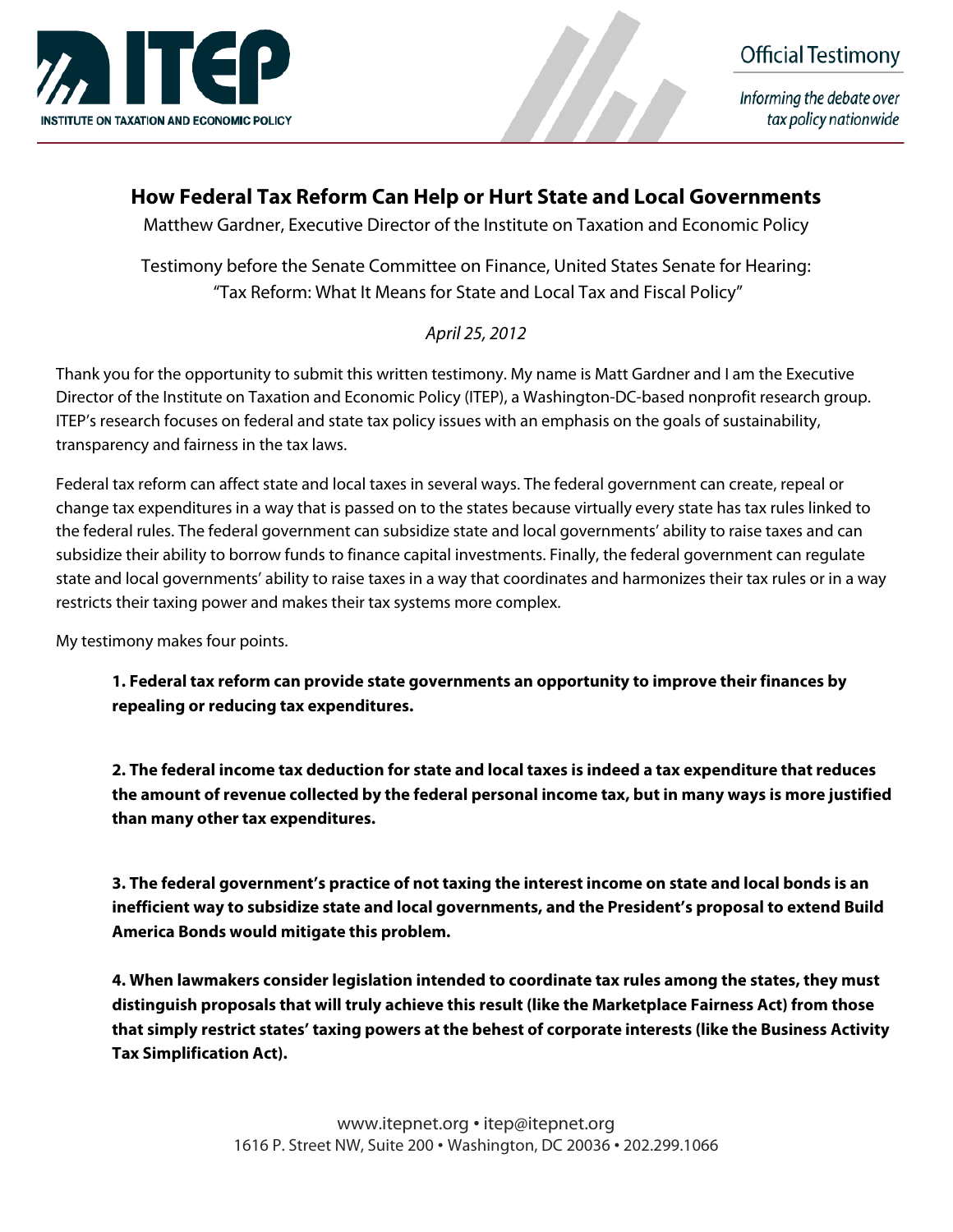## **Federal Tax Reform Can Provide State Governments an Opportunity to Improve Their Finances**

Federal tax reform can have a major impact on state and local taxes and revenues most obviously because virtually every state has tax rules that are linked to the federal rules. For example, many states have personal income taxes and corporate income taxes that have the same "base" as the federal personal income tax and corporate income tax, which is another way of saying they follow the federal rules to define what income is taxable. This is true even though these states have their own rate structures, which are not linked to federal income tax rates in any way.

A federal tax reform that eliminates or reduces many of the deductions and exclusions used in calculating federal income taxes would automatically do the same for most state governments, but state income tax rates would be left unchanged because they are not linked to the federal rules. This would, of course, increase state revenues unless states subsequently act to reduce their tax rates or make some other changes.

Indeed, this is what occurred following the Tax Reform Act of 1986. Provisions of the 1986 act that closed federal income tax loopholes expanded the income tax base for states. Some states responded by cutting their tax rates while others used the increased revenues to finance public investments.

This could be particularly important today, as state governments have just experienced the greatest drop in revenue on record. For the fiscal year that is about to begin, 30 states projected budget gaps (some of which have already been closed) totaling \$49 billion. Ten states still have budget gaps (totally \$3.7 billion) for the current fiscal year.<sup>1</sup>

These gaps are small compared to the \$530 billion in budget gaps the states faced and closed over the preceding four years. However, federal aid from the economic recovery act enacted in winter of 2009 has come to an end, and the resulting drop-off in spending at the state and local level serves as an anti-stimulus to the economy, potentially slowing down the recovery. The state governments' experience during the recession also begs the question of whether or not their existing tax systems — most of which are linked to federal rules — are sufficient to weather the next economic downturn.

# **The Federal Income Tax Deduction for State and Local Taxes Has Significant Justifications**

When taxpayers calculate their federal personal income taxes, they are allowed to itemize deductions (that is, deduct certain expenses from their income to calculate taxable income) or take the standard deduction if that is greater than the sum of their itemized deductions. One of the itemized deductions that reduces federal taxable income the most is the deduction for state and local taxes.

Like many deductions, exclusions, credits and preferential tax rates, the deduction for state and local taxes is listed as a "tax expenditure" in reports compiled annually by the Congressional Joint Committee on Taxation and the Treasury



 1 Elizabeth McNichol, Phil Oliff and Nicholas Johnson, "States Continue to Feel Recession's Impact," Center on Budget and Policy Priorities, updated March 21, 2012. http://www.cbpp.org/cms/index.cfm?fa=view&id=711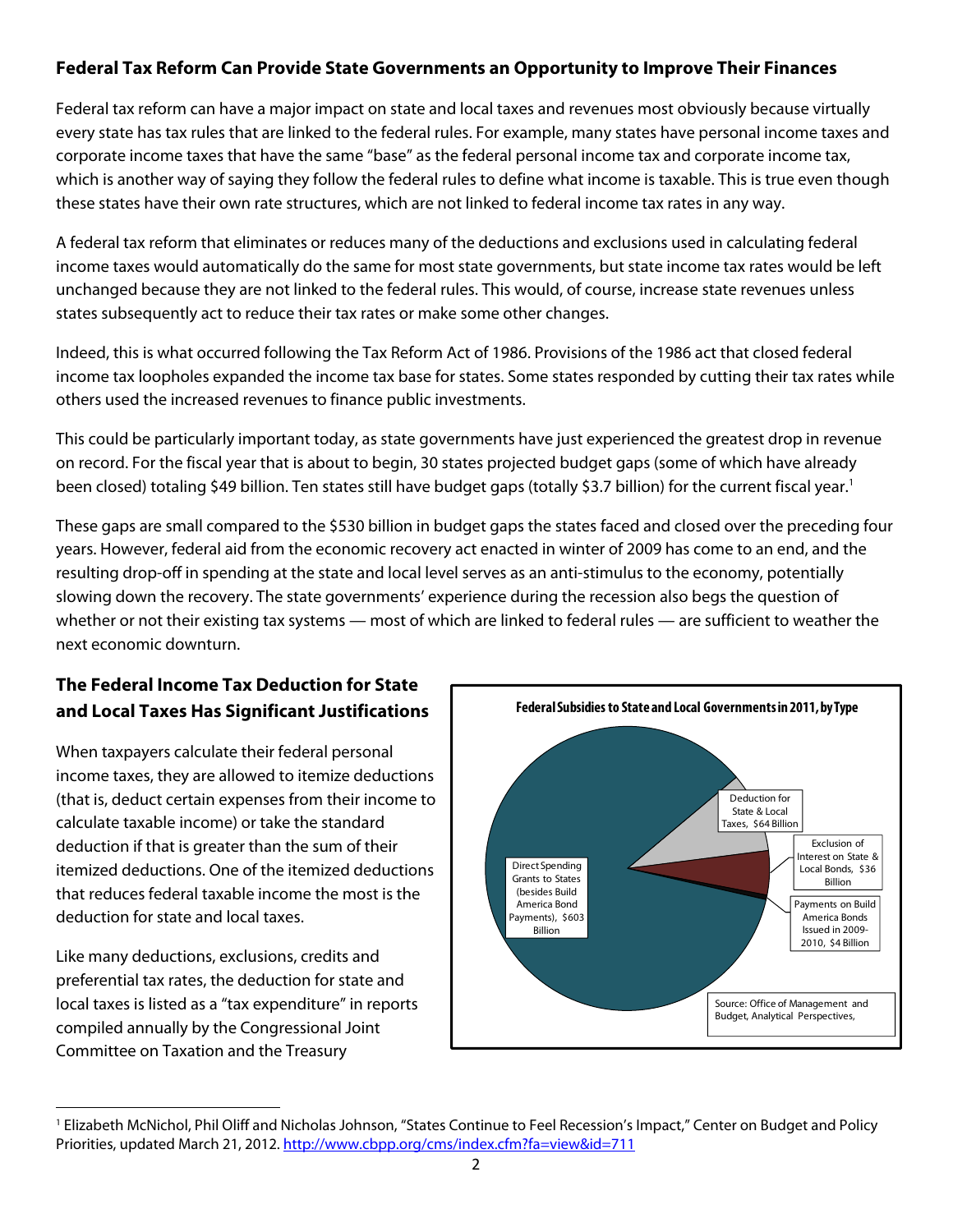Department. That means that the deduction is defined by analysts as a subsidy that is paid through the tax code rather than as a direct payment from the government.

The deduction for state and local taxes paid is often seen as a subsidy for state and local governments because it effectively transfers the cost of some state and local taxes away from the residents who directly pay them to the federal government. For example, if a state imposes a higher income tax rate on residents who are in the 35 percent federal income tax bracket, that means that each dollar of additional state income taxes reduces federal income taxes on these high-income residents by as much as 35 cents.<sup>2</sup> The state government may thus be more willing to enact the tax increase because its high-income residents will really only pay 65 percent of the tax increase, while the federal government will effectively pay the remaining 35 percent.

### 1. Tax Expenditure or a Way to Define Taxable Income?

Viewed a different way, the deduction for state and local taxes is not a tax expenditure at all, but instead is a way to define the amount of income a taxpayer has available to pay federal income taxes. State and local taxes are an expense that reduces one's ability to pay federal income taxes in a way that is generally out of the control of the taxpayer. A taxpayer in a high-tax state has less income to pay federal income taxes than a taxpayer with the same pre-tax income but residing in a low-tax state.

Most other itemized deductions are for expenses that the taxpayer has more control over, like home mortgage interest or charitable giving.

## 2. Addressing Spillover Effects of State and Local Public Investments

Another argument in favor of the itemized deduction for state and local taxes paid is that the public investments funded by state and local taxes produce benefits for the entire nation. This can be seen as a justification for the deduction for state and local taxes paid because it encourages state and local governments to raise the tax revenue to fund these public investments that the jurisdictions might otherwise not make.

For example, state and local governments provide roads that, in addition to serving local residents, facilitate interstate commerce. State and local governments also provide education to those who may leave the jurisdiction and boost the skill level of the nation as a whole, boosting the productivity of the national economy. State and local governments may have an incentive to provide less of these public investments than is optimal for the nation because the benefits partly go to those outside the jurisdiction.

It is probably impossible to quantify exactly what fraction of the benefits of public investments accrue to those outside the jurisdiction instead of those residing in the jurisdiction, but it seems unreasonable to deny the existence of these "spillover" effects.

The federal government also directly subsidizes (with direct cash payments) state and local governments to encourage them to make these public investments. Indeed, 85 percent of the federal subsidies to state and local jurisdictions in 2011 took the form of direct spending rather than tax subsidies.<sup>3</sup>

 $^{\rm 2}$ The Alternative Minimum Tax (AMT) and the "Pease" limitation on itemized deductions can, in some cases, limit the savings a highincome individual would otherwise derive from the itemized deduction for state and local taxes paid. 3 <sup>3</sup> Office of Management and Budget, Analytical Perspectives, Budget of the United States Government, Fiscal Year 2013, pages 252-253,

<sup>302.</sup> http://www.whitehouse.gov/omb/budget/Analytical\_Perspectives/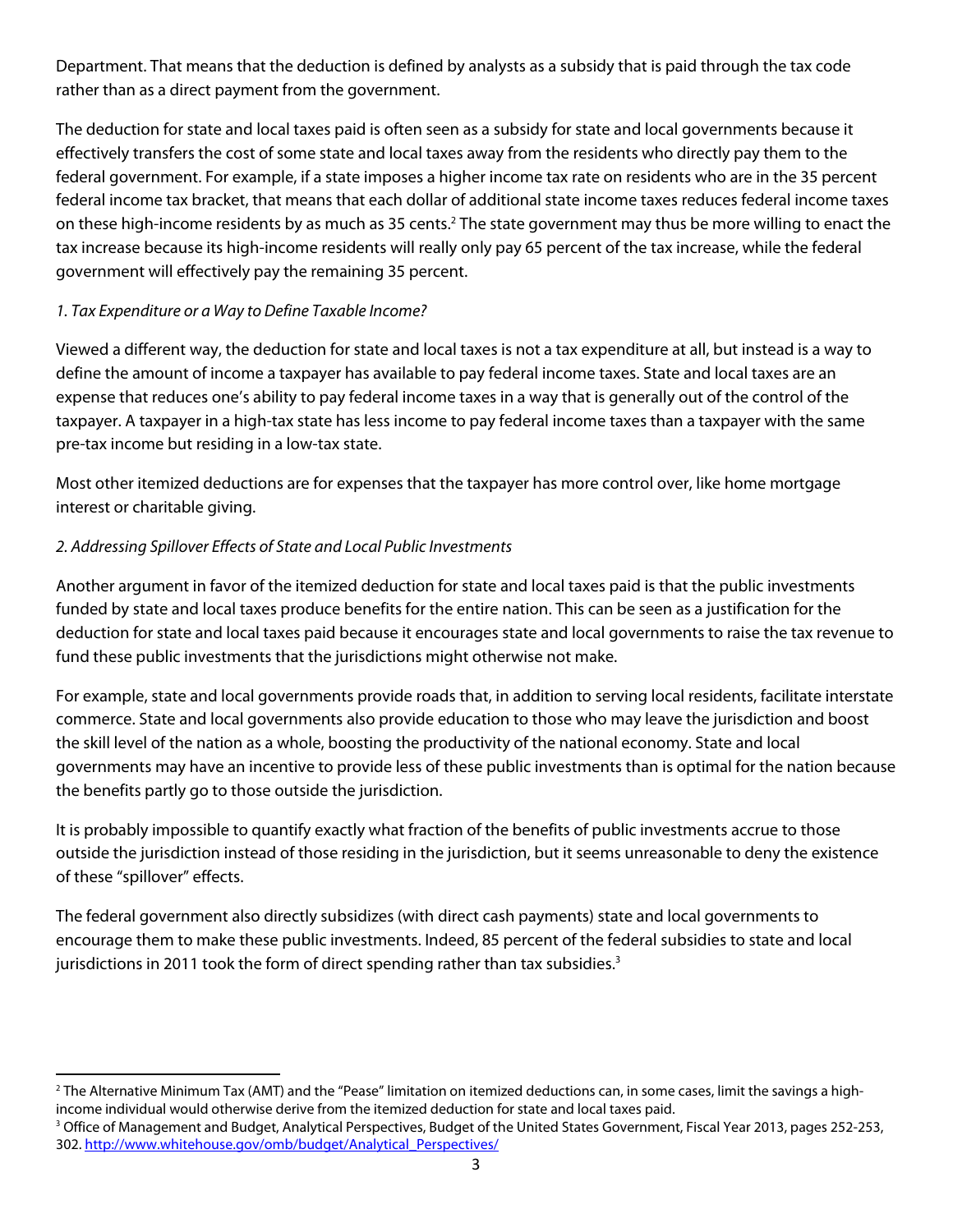#### 3. Prioritize Repeal of Most Regressive Tax Expenditures First

One approach for lawmakers contemplating tax reform is to prioritize repeal of tax expenditures based on how regressive they are. This would be in keeping with special attention Congress and the public have lately paid to income inequality and tax fairness. Under this approach, it is not obvious that lawmakers would prioritize repeal of the deduction for state and local taxes, for two reasons.

First, as already explained, it might make sense to view the deduction for state and local taxes paid not as a tax expenditure, but as a way to help define income. Second, even if one does view the deduction as a tax expenditure, repeal of another category of tax expenditures (the tax preferences for investment income) would take a far higher priority.

| <b>Expenditures in 2012</b> |                                                   |                             |
|-----------------------------|---------------------------------------------------|-----------------------------|
| Income                      | Deduction for                                     | Preferential Income         |
| Group                       | State and Local                                   | <b>Tax Rate for Capital</b> |
|                             | <b>Taxes Paid</b>                                 | Gains & Dividends           |
| Lowest 20%                  | 0%                                                | 0%                          |
| Second 20%                  | 0%                                                | 0%                          |
| Middle 20%                  | 3%                                                | $1\%$                       |
| Fourth 20%                  | 14%                                               | $4\%$                       |
| <b>Next 15%</b>             | 37%                                               | 10%                         |
| Next 4%                     | 17%                                               | 14%                         |
| Top 1%                      | 29%                                               | 71%                         |
| ALL                         | 100%                                              | 100%                        |
|                             |                                                   |                             |
|                             | Source: Institute on Taxation and Economic Policy |                             |
|                             | (ITEP) microsimulation tax model, May 2012        |                             |

**Share of Tax Increase from Repealing Federal Tax** 

For example, 29 percent of the benefits of the deduction for state and local taxes will go to the richest one percent of taxpayers this year, and 46 percent will go to the richest five percent of taxpayers. This means the deduction certainly benefits the rich disproportionately. However, the special, low income tax rate for capital gains and stock dividends is much more skewed toward the rich, with 71 percent of the benefits going to the richest one percent of taxpayers and 85 percent of the benefits going to the richest five percent of taxpayers. The fact that this income tax preference for capital gains and stock dividends has a very weak policy rationale, combined with its extremely regressive impact, should prompt lawmakers to prioritize its repeal as part of tax reform.4

Unfortunately, many proposals offered as "tax reform" would repeal or limit the deduction for state and local taxes paid (and other itemized deductions) but leave in place or even expand the income tax preferences for investment income.<sup>5</sup> This is exactly backwards.

# **Federal Subsidies for State and Local Debt Would Be More Efficient Under the President's Build America Bonds Proposal**

In general, the federal personal income tax does not tax interest payments made by state and local governments to their bondholders. State and local governments are therefore able to pay a lower interest rate to bondholders, who will accept a lower interest payment because it will not be taxed.

Unfortunately, the amount of money that state and local governments save by paying lower interest rates is less than the amount of revenue that the federal government loses. In other words, the personal income tax exclusion for taxexempt bond interest is an inefficient way to subsidize state and local governments because the subsidy to the state

 4 For more details, see Citizens for Tax Justice, "Policy Options to Raise Revenue," March 8, 2012. http://ctj.org/pdf/revenueraisers2012.pdf

<sup>&</sup>lt;sup>5</sup> For example, the budget plan devised by Republican House Budget Committee Chairman Paul Ryan would reduce or eliminate unspecified deductions and tax credits but leave in place the tax preference for capital gains and stock dividends. See Citizens for Tax Justice, "Ryan Budget Plan Would Cut Income Taxes for Millionaires by at Least \$187,000 Annually and Facilitate Corporate Tax Avoidance," March 22, 2012. http://www.ctj.org/pdf/ryanplan.pdf Other proposals go further. For example, during his 2012 presidential campaign, former Republican House Speaker Newt Gingrich proposed a "flat tax" that would actually have two rates, zero percent for capital gains, stock dividends and interest and 15 percent for other income, and would not allow a deduction for state and local taxes paid.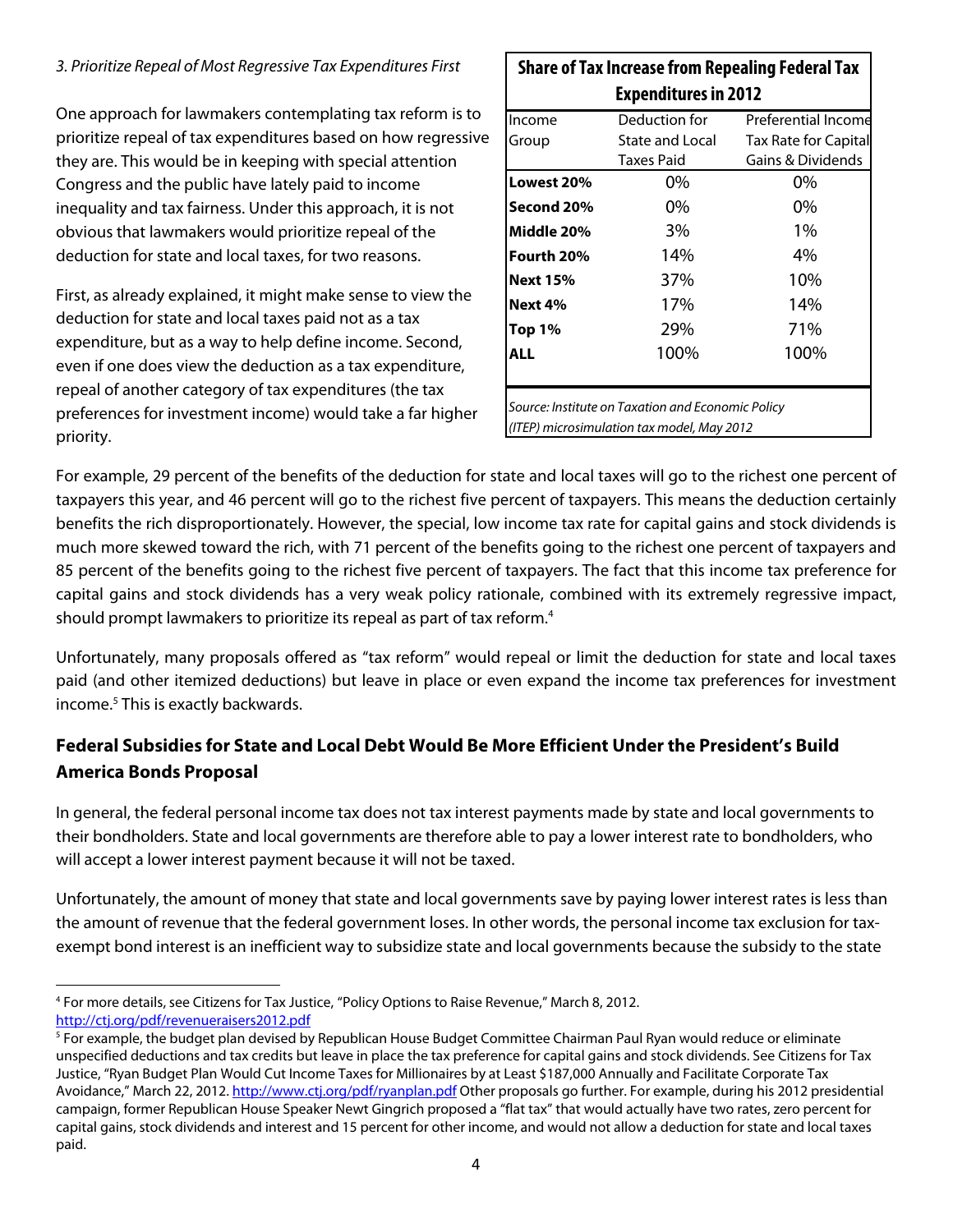and local governments is less that the amount of revenue that the federal government loses. The difference is a windfall to bondholders.

This occurs because most of the bondholders have a marginal income tax rate of 35 percent (because they are highincome individuals or corporations that pay the 35 percent corporate income tax rate) who could be motivated to buy the bonds if the interest paid on them was enough to at least equal the interest income they would receive from ordinary bonds after paying income taxes on that income. But state and local governments often find that they need to make the bonds attractive to individuals with lower marginal tax rates, and thus pay interest at rates that are higher than needed to attract the majority of their bond holders (those with a marginal tax rate of 35 percent). The majority of the bondholders are thus getting a benefit in excess of what would be necessary to motivate them to buy the bonds.

In his written testimony for this committee, Frank Sammartino of the Congressional Budget Office explains,

"In 2009, the average yield on (taxable) high-grade corporate bonds was 5.3 percent, and the average yield on tax-exempt municipal bonds of similar creditworthiness was 4.6 percent—a difference of 0.7 percentage points, or approximately 13 percent of the taxable return. That 13 percent also represents the marginal tax rate at which an investor would be indifferent between purchasing a taxable bond yielding 5.3 percent and a tax-exempt bond yielding 4.6 percent."

Sammartino goes on to cite studies showing that most of the bondholders are taxpayers with a marginal tax rate that is much higher than that and, as a result, about 20 percent of the revenues foregone by the federal government are a subsidy to these bondholders rather than to the state and local governments issuing the bonds.<sup>6</sup>

This problem would be remedied under the President's proposal to revive and reform Build America Bonds, a special type of bond that state and local governments were allowed to issue in 2009 and 2010 under the economic recovery act enacted in the winter of 2009. The interest paid on these bonds is not excluded from the income of the bondholders. Instead, the federal government simply makes a payment of a certain percentage of the interest payments to the state and local governments. The government issuing the bonds can afford to pay interest at market rates, and the subsidy takes the form of a direct payment that goes entirely to the state or local government. The bonds are also attractive to some tax exempt entities (like pension funds) that have no incentive to buy the state and local bonds that pay interest at lower rates but are tax-free.

The direct payments made from the federal government to the state and local issuers of the bonds issued in 2009 and 2010 equal 35 percent of the interest paid, which was particularly generous and was intended to help state and local governments weather the recession. The proposal included in the President's most recent budget plan would make Build America Bonds permanently available and would provide state and local bond issuers direct payments equal to 28 percent of the interest paid to bondholders. The Obama administration estimates that this is the rate at which encouraging a switch from traditional tax-exempt bonds to Build America Bonds would be roughly revenue-neutral for the federal government.<sup>7</sup>

A key point about this proposal is that it is roughly revenue-neutral precisely because it would replace a wasteful tax subsidy with a better targeted subsidy that is provided through direct spending by the federal government.

 $^6$  Frank Sammartino, "Federal Support for State and Local Governments Through the Tax Code," Testimony Before the Committee on Finance, April 25, 2012. http://finance.senate.gov/imo/media/doc/Testimony%20of%20Sammartino.pdf 7 <sup>7</sup> U.S. Treasury Department, "General Explanations of the Administration's Fiscal Year 2013 Revenue Proposals, February 2012, page 11.

http://www.treasury.gov/resource-center/tax-policy/Documents/General-Explanations-FY2013.pdf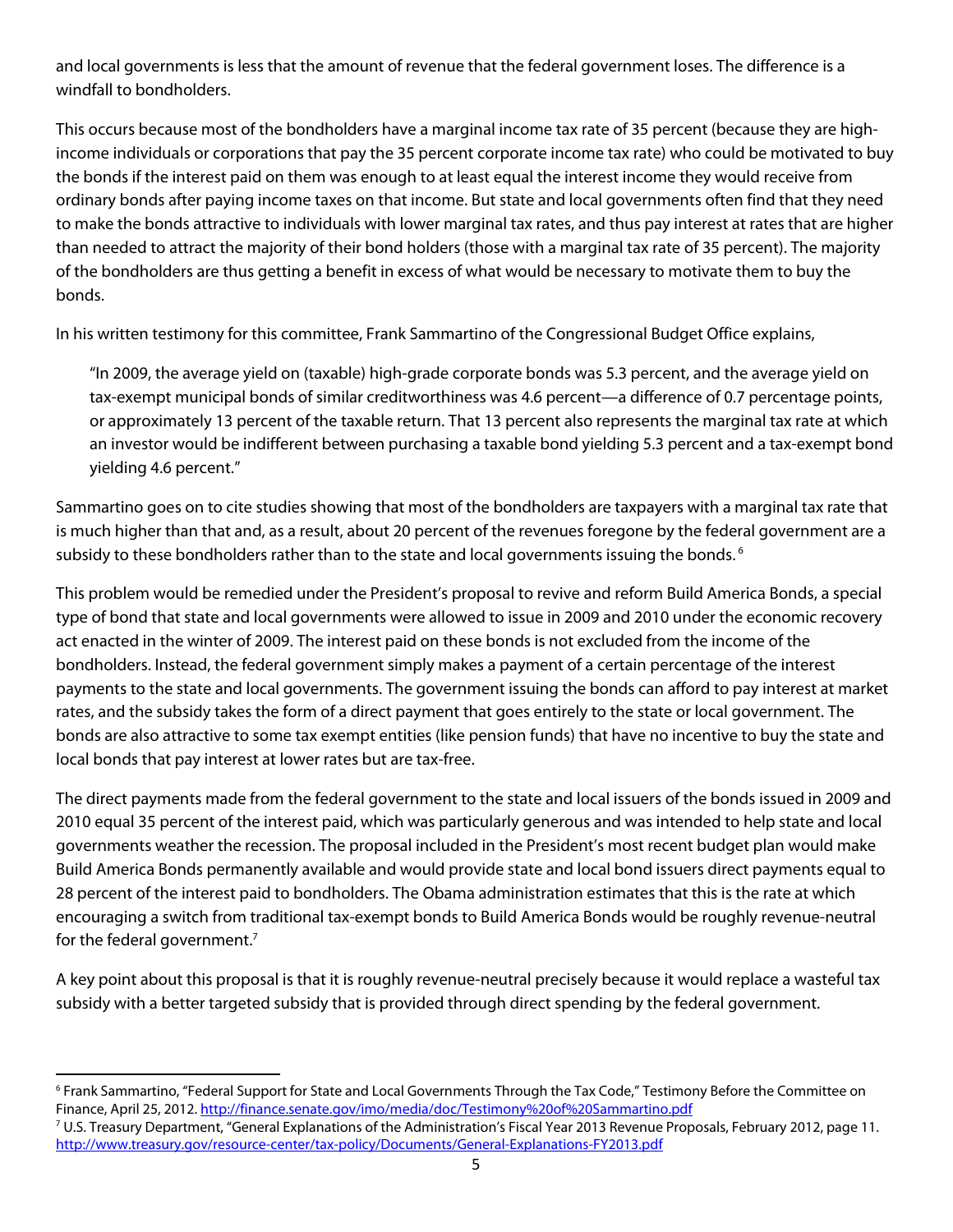Technically, federal tax revenue will rise (because there will be fewer taxpayers benefiting from the income tax exclusion for interest on state and local debt) and federal outlays will rise (because payments will be made directly from the federal government to the state and local governments). But from a budgetary and economic perspective, little will have changed except that the subsidy will be more efficiently targeted at the state and local governments it is intended to help.

This point has not been fully understood. For example, the Finance Committee ranking Republican, Senator Orrin Hatch of Utah, said at the hearing on this topic on April 25 that the President's Build America Bonds proposal would result in "an increase in taxes of \$63 billion" over ten years and that "this would naturally increase the size of the federal government by \$63 billion" over ten years.

This view fails to recognize that the federal government can provide the exact same type of subsidy through the tax code or through direct payments. Changing a tax subsidy into a direct payment is simply paying the subsidy in a different, potentially more efficient way. In the case of state and local bonds, the current subsidy provided through the tax code is less efficiently targeted to the intended recipients (state and local governments) than would be the case if the subsidy were provided as direct payments (payments made from the federal government to state and local jurisdictions to offset part of their interest expense).

# **Lawmakers Must Distinguish Proposals to Coordinate and Streamline State and Local Taxes from those Intended Only to Restrict Them**

Congress frequently considers proposals for regulating state and local tax administration. These proposals can either facilitate state and local governments' exercising their taxing authority in a fair, efficient way, or limit their taxing authority and complicate taxes in response to heavy lobbying from multistate corporations and other special interests. While some proposals to coordinate tax rules between state and local governments would ease efficient collection of taxes, many of these proposals are simply ways to restrict state and local taxes at the behest of corporations and other powerful interests. Lawmakers need to distinguish between the two.

### 1. Taxing the Income of Corporations and Other Businesses

When determining the extent to which a state can tax the income of a particular business under current law, the first question is whether or not the business has sufficient contacts with the state to be taxed at all (whether the business has sufficient "nexus" with the state to be taxed by it). The second question is how states allocate among themselves the income of those businesses that do have sufficient nexus to be taxed.

In the 1950s and 1960s, Congress hindered states from answering the first question in a sensible way, but nonetheless helped states answer the second question in a sensible way.

Under Public Law 86-272, enacted in 1959, Congress declared that a business selling physical goods in a state would not have sufficient "nexus" with the state to justify being taxed unless the business had a "physical presence" (generally meaning property or employees) in the state. This meant that a state could not tax a company's income if that company did not have stores or physical operations in a state but solicited orders for sales of goods to be shipped from outside the state.

This physical presence standard has done more harm than good. The so-called "Business Activity Tax Simplification Act (BATSA)" would extend the same standard to businesses with income from other types of sales (sales of services or intangible products) into a given state, and would wreak havoc on state tax collections for reasons that will be explained below.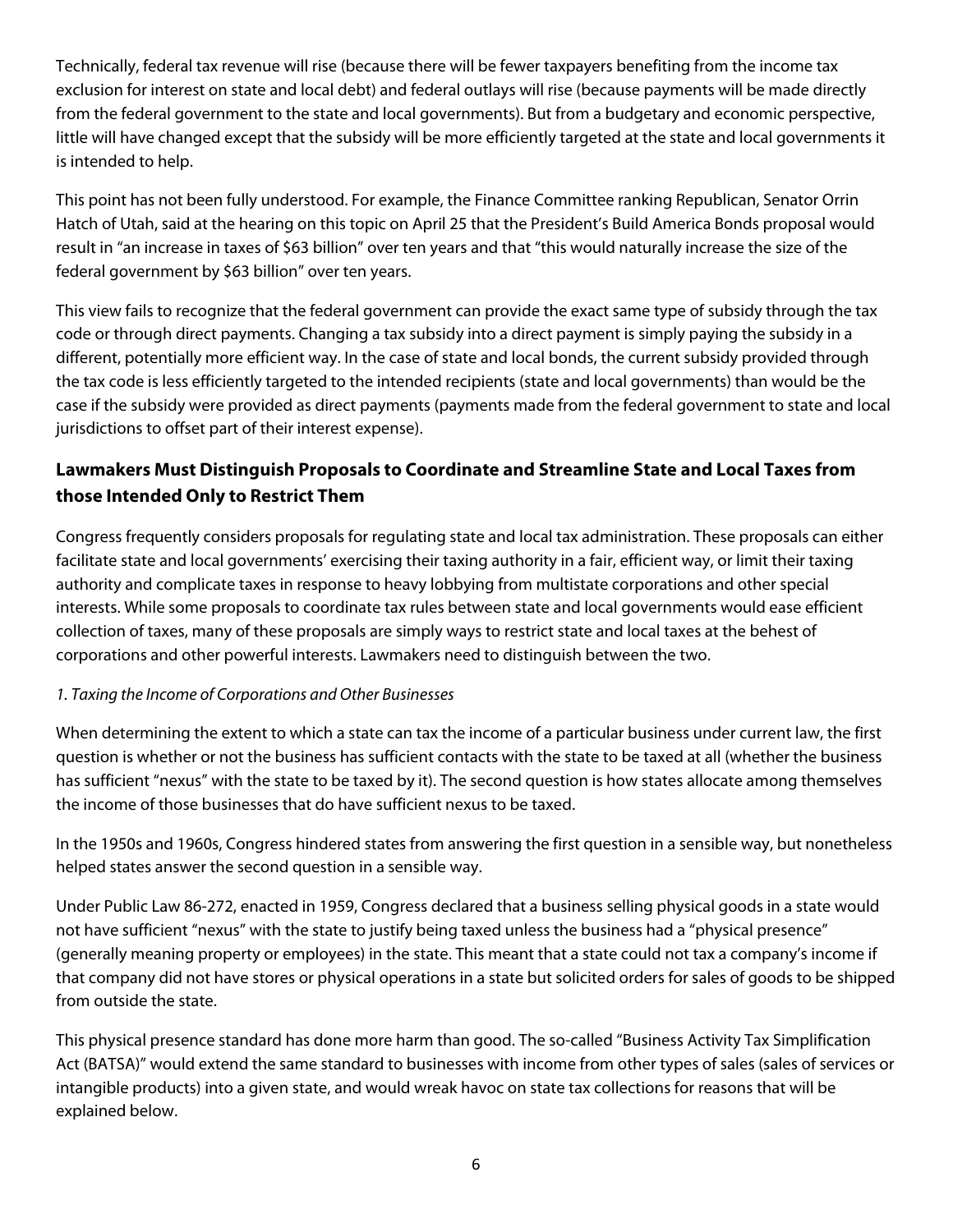While the 1959 act unnecessarily and restrictively defined the "nexus" a company must have in order for a state to tax its income, it left open the question of how exactly states should tax the income of those businesses that do have sufficient nexus. To explore this question, the act established a special subcommittee known as the Willis Committee that actually did help states coordinate their tax collection efforts in an efficient way.

The Willis Committee Report is an example of Congress facilitating coordinated and efficient tax collection among the states without actually enacting any federal legislation. Rather, the Willis Committee's very suggestion that Congress should enact legislation to fairly apportion business income to states based on certain factors prompted most of the states with a corporate income tax to adopt a similar proposal known as the Uniform Division of Income for Tax Purposes Act (UDITPA).<sup>8</sup>

The basic idea behind UDITPA is that a business with sufficient nexus with a given state will have a portion of its income taxed by that state based on the percentage of property, payroll and sales in the state. While there might be many ways, in theory, to define the proportion of income a multistate business earned in a particular state, this method is the most straightforward and fairest way. If each state adopted UDITPA and continued to follow it, then each portion of a multistate business's income would be taxed once, and only once.

In recent years, states have strayed from the basic principles behind UDITPA by altering their apportionment formula (by, for example, double-weighting the sales factor) or by replacing it entirely with a single-factor formula relying on sales alone. Many states have been convinced that companies will be more willing to locate headquarters or operations within their borders if having payroll and property in the state does not increase the percentage of the company's income subject to state taxes.<sup>9</sup>

This has made state tax collection more complicated, less efficient, and less fair. A company in State A might be subject to State A's corporate income tax under an apportionment formula that considers three factors (the percentage of property, payroll and sales in the state) but if State A adopts a single-factor formula based on sales, some of the company's income could escape taxation entirely.

This can happen because the company sells many of its goods to a state that does not have a corporate income tax or a state where the company does not have any physical presence, meaning it lacks the sufficient "nexus" to be taxed by that state. The possibility of such "nowhere" income (income that is not taxable in any state) is obviously very attractive to multistate corporations, which lobby states to enact single-factor formulas based on sales.<sup>10</sup>

It is quite ironic that one of the witnesses at the April 25 Finance Committee hearing on this topic claimed that states have strayed from the basic three-factor apportionment formula in order to "grab" income from other states. States have strayed from the three-factor formula mainly at the behest of corporations that understood this would enable their tax avoidance.11 Congress should be very careful that any proposal to coordinate state taxes on business income move us back to the simple, straight-forward three-factor apportionment formula rather than away from that formula.

 <sup>8</sup> Joe Huddleston and Shirley Sicilian, "The Project to Revise UDITPA," from the Proceedings of the New York University Institute on State and Local Taxation, 2009.

http://www.mtc.gov/uploadedFiles/Multistate\_Tax\_Commission/Uniformity/Minutes/The%20Project%20to%20Revise%20UDITPA.pdf <sup>9</sup> Institute on Taxation and Economic Policy, "Corporate Income Tax Apportionment and the 'Single Sales Factor," August 2011. http://www.itepnet.org/pdf/pb11ssf.pdf<br><sup>10</sup> Institute on Taxation and Economic Policy, "'Nowhere Income' and the Throwback Rule," August 2011.

http://www.itepnet.org/pdf/pb39throw.pdf<br><sup>11</sup> The result, as highlighted in a December 2011 report by my organization, is that an astonishing number of Fortune 500 corporations are finding ways to avoid paying any state corporate income taxes despite being hugely profitable. See Institute on Taxation and Economic Policy and Citizens for Tax Justice, "Corporate Tax Dodging in the Fifty States, 2008-2010," December 7, 2011. www.ctj.org/corporatetaxdodgers50states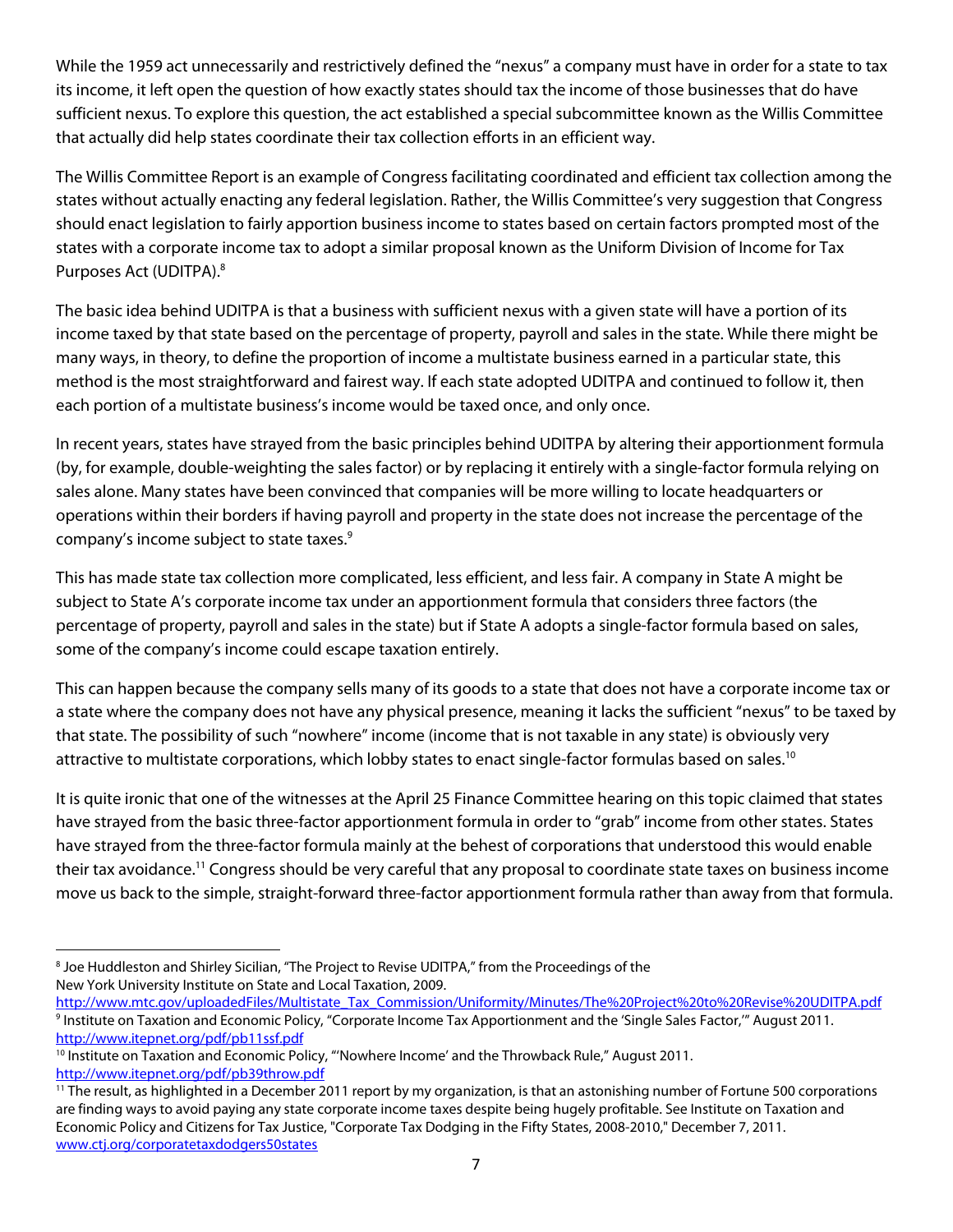Unfortunately, the most prominent pending legislation in this area would move the country in the wrong direction by further restricting the level of "nexus" of business must have with a state in order for its income to be taxed by that state.

This legislation is the so-called Business Activity Tax Simplification Act (BATSA), H.R. 1439. This legislation would make state and local taxes on businesses dramatically more complex, increase litigation related to business taxes, increase government interference in the market and reduce revenue to state and local governments by billions of dollars each year.<sup>12</sup>

Even if the "physical presence" standard made any sense, it would not matter under H.R. 1439 because it is not the standard set out in the bill. The bill has many "safe harbors" which are essentially loopholes allowing large corporations with lobbying clout to avoid state and local taxes even though they have what any rational person would call a "physical presence" in the jurisdiction.

For example, under BATSA, a company that sends a full-time worker into another state each day to install equipment could be subject to that state's taxes. However, if the company created two subsidiaries which each provided half of the equipment and which each hired the worker to perform the installations, the state would not be able to tax the business under BATSA.

The state would also be unable to tax a business if the employee was only sent into the state 14 days each year, or if the company created several subsidiaries that each hired the employee and sent him or her into the state for just 14 days each year.

If the company warehoused items in the state before shipping them to customers, one would think this constitutes "physical presence," but under BATSA it might not. Items could be warehoused in the state by a second company that ships them to customers and this second company could also be exempt from the state's business activity taxes under the exception for third-party "fulfillment" activities.

Perhaps the most outrageous abuses would occur when a company is actually based in the state in question. Such a company might create subsidiaries in other states (states without business activity taxes) and transfer trademarks and logos to them. The company would then pay royalties to those subsidiaries for the use of the trademarks and logos, and these payments would reduce or even wipe out the income reported to the state where the company is based. Most states currently have laws that allow them to tax the out-of-state subsidiaries receiving royalties in this scenario, but BATSA would nullify those laws so that this type of tax avoidance would increase dramatically.

The various intricacies of BATSA that would encourage more aggressive tax planning would naturally lead to increased litigation. Besides that, some of the safe harbors in BATSA are not defined at all, which will certainly leave state and local governments no choice but to call upon the courts to interpret the provisions of the law when companies manipulate them.

For example, even a company that has physical property and employees in a state will not have a "physical presence" there under BATSA if the property and employees are only used to carry out "limited and transient business activity," which is left undefined. It's difficult to imagine how this ambiguity would not lead to increased litigation.

 $12$  For more details on the problems with the Business Activity Tax Simplification Act, see Michael Mazerov, "Proposed 'Business Activity Tax Nexus' Legislation Would Seriously Undermine State Taxes on Corporate Profits And Harm the Economy," Center on Budget and Policy Priorities, updated April 13, 2011. http://www.cbpp.org/cms/index.cfm?fa=view&id=424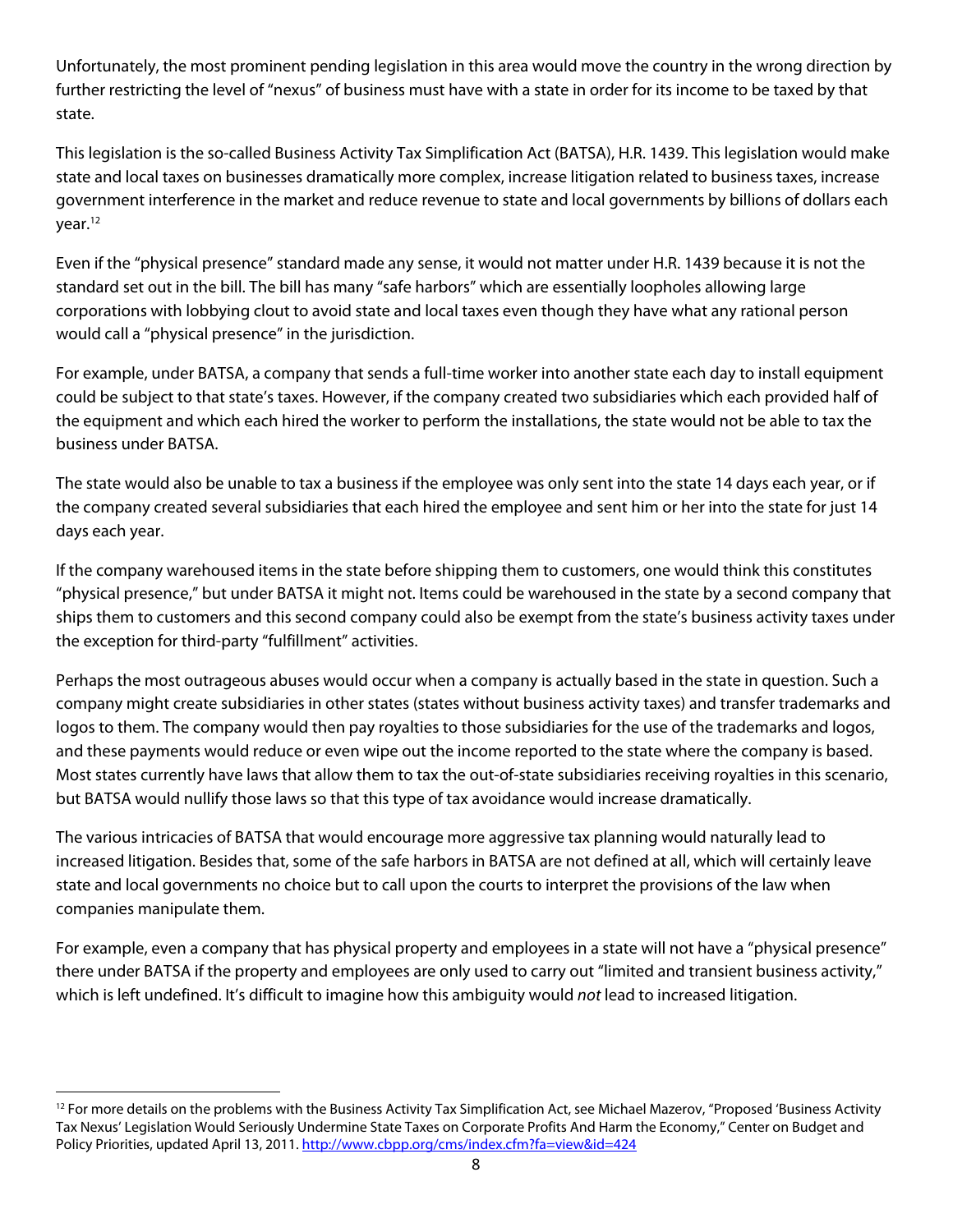Perhaps some lawmakers may comfort themselves with the notion that despite all of these problems, in the end BATSA will mean the government has a lighter hand in the economy because businesses will be taxed by fewer state and local governments.

To the contrary, BATSA is the ultimate example of government picking "winners and losers" among businesses competing against each other. BATSA would create artificial advantages for very large, multi-state companies that conduct most of their business online or over the phone and which have the resources to engage in the type of tax avoidance schemes already described.

### 2. Requiring Businesses to Collect Sales Taxes on Interstate Sales

Whereas the previous section of this testimony addressed the extent to which a state can tax a multistate business's income, another question is the extent to which a state can require a multistate business to collect sales taxes. This question has nothing to do with taxes on the business's income, but merely asks whether or not the business must take the administrative step of collecting sales taxes that its customers are required to pay.

In a jurisdiction that imposes a sales tax, a business that sells a product from a physical store is required to collect the sales tax from the buyer. The sales tax is not paid by the seller but by the buyer, whose total purchase price includes the sales tax as well as the underlying retail price of the product. The business that sells the product is merely required to collect the tax and pass it on to the state or local government.

However, when a person in the state buys a product online, the state is often unable to require the business selling the product to collect the sales tax because the business does not have a physical presence in the state. This level of "nexus" (the connection that a business must have with a state before the state can require it to collect sales taxes) was imposed not by Congress but by the U.S. Supreme Court's interpretation of the Commerce Clause in a 1992 decision.<sup>13</sup>

Under the Supreme Court's decision, Congress can decide to grant the states the authority to require out-of-state businesses to collect sales taxes on sales into their jurisdictions. This would make it far easier for state and local governments to adapt to the internet age.

The question is not whether or not sales taxes should be imposed, but who has responsibility for collecting them and delivering them to the state or local government. In states with sales taxes, internet purchases (and other purchases from out-of-state businesses) are subject to the sales tax, but the buyers themselves are required to calculate the sales tax and send it to the state or local government. (In these cases the tax is technically called a "use tax.") But these rules are unenforceable. Needless to say, almost no one who buys a product from Amazon thinks to calculate their sales taxes and send a payment to their state or local government.

A bill before Congress would allow states to require internet sellers and other out-of-state sellers to collect sales taxes in return for states simplifying their sales taxes. The legislation, the Marketplace Fairness Act, S. 1832, is an example of a federal proposal that really would help states coordinate their tax rules and collect revenue in a more efficient way. In order to benefit from the law, states would be required to conform their sales tax laws to the Streamlined Sales and Use Tax Agreement (SSUTA) (which was forged by representatives of several states to harmonize sales tax rules) or take other steps to simplify their sales taxes.

Currently twenty states are full members of SSUTA and four states have "associate member" status, meaning they are on their way to becoming full members. SSUTA does not restrict member states' power to set their own sales tax rates

 <sup>13</sup> Quill Corporation v. North Dakota (U.S. 1992).